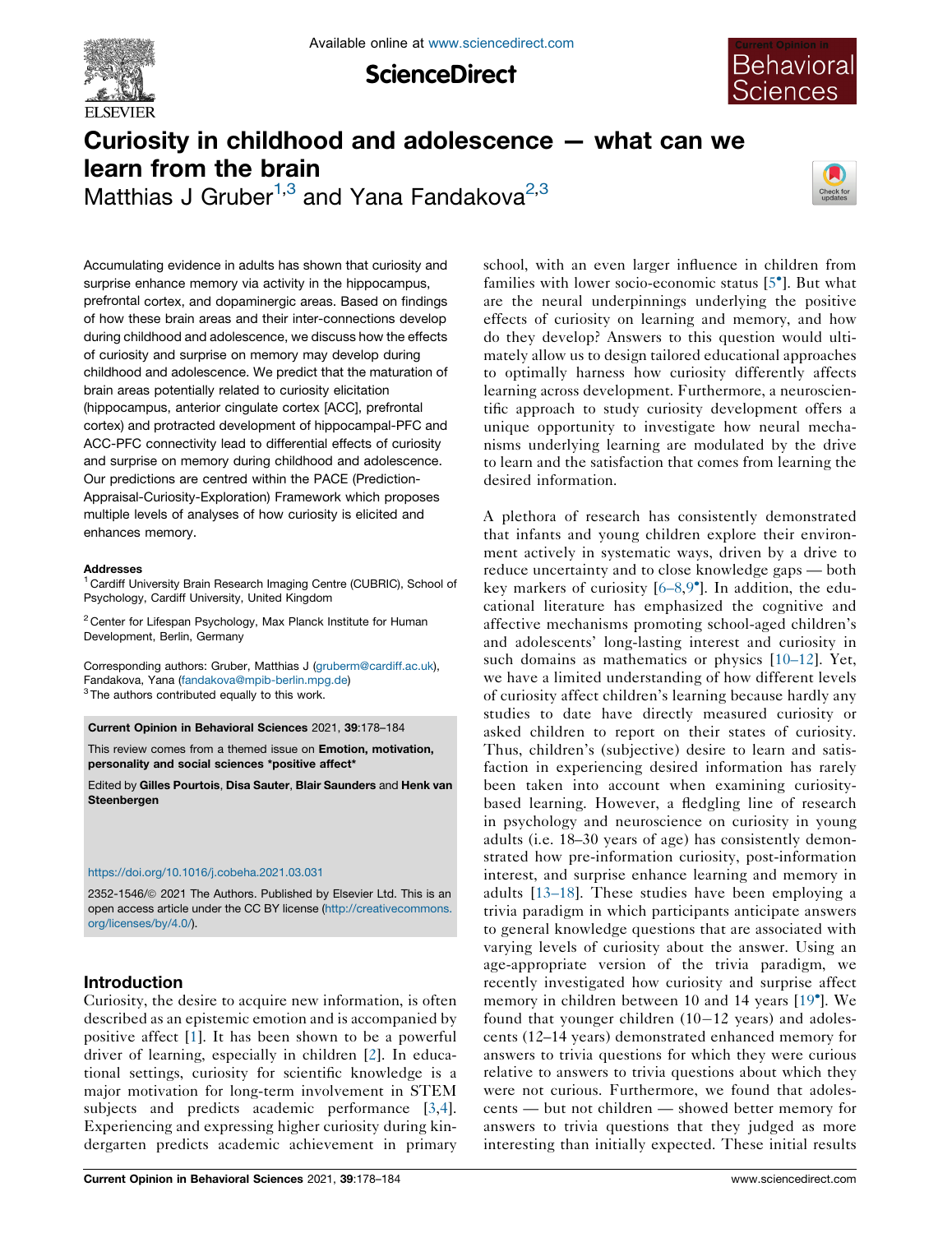<span id="page-1-0"></span>suggest that states of curiosity can indeed be harnessed to facilitate learning in children and adolescents. However, they also point to potential differences in the underlying mechanisms of how positive surprise affects learning across development (Figure 1).

To better understand how curiosity-based learning might develop, we turn to theoretical ideas and current findings in cognitive neuroscience for this opinion piece. In adults, cognitive neuroscience research has started to differentiate the components and neural circuits associated with curiosity-based learning, thereby bridging the fields of memory and motivation  $[14,15,20,21$  $[14,15,20,21$  $[14,15,20,21$  $[14,15,20,21$ <sup>\*\*</sup>,[22\]](#page-5-0). Of note, these two rich fields have mostly been studied in isolation, especially in children. We aim to close this gap by integrating recent findings and theoretical ideas on the neural mechanisms of curiosity with findings from developmental cognitive neuroscience to identify candidate mechanisms facilitating the differential effects of curiosity and interest on learning and memory across development.

# The Prediction, Appraisal, Curiosity, and Exploration (PACE) Framework and its relationship to child and adolescent development

An emerging field in neuroscience on curiosity has started to elucidate the neural underpinnings underlying states of curiosity in hon-human primates as well as humans (for reviews, see Refs.  $[13,21$  $[13,21$  $[13,21$  $[13,21$ <sup>\*</sup>[,23](#page-5-0)<sup>\*</sup>[,24,25](#page-5-0)]. Across different experimental manipulations of curiosity (e.g. trivia questions, magic tricks, blurred images, or morbid stimuli), studies in humans have consistently shown that states of curiosity elicit activity in dopaminergic circuit regions, specifically in the ventral striatum  $[14,15,20,22,26,27,28$ <sup>\*\*</sup>]. In addition, one study has shown that the enhancing effects of curiosity on human long-term memory are supported by activity in the ventral striatum and hippocampus suggesting enhanced hippocampus-dependent memory formation via interactions with the dopaminergic circuit [[15](#page-5-0)] (see also, [\[22](#page-5-0)]).

Recently, Gruber and Ranganath proposed a framework that integrates the emergent research on curiosity,



Predictions on the neural correlates of curiosity elicitation during development. Our predictions are centred within the PACE (Prediction, Appraisal, Curiosity, and Exploration) Framework which proposes multiple levels of analyses of how curiosity is elicited and how it enhances memory [\[21](#page-5-0)<sup>\*</sup>]. In the PACE Framework, curiosity is triggered by significant prediction errors in the hippocampus and the anterior cingulate cortex (ACC). While prediction errors in the hippocampus are proposed to generally result from encountering novel or unexpected contexts (i.e. contextual prediction errors), prediction errors in the ACC are triggered by cognitive conflict resulting from previous knowledge (i.e. informational prediction errors). PACE suggests that these prediction errors are appraised via lateral prefrontal cortex (PFC) mechanisms in order to evaluate whether the information could be valuable in the future. When curiosity is triggered, a PACE cycle enhances memory encoding through increased attention, exploration, and information-seeking via the dopaminergic circuit, leading to enhanced hippocampus-dependent memory of curiosity-related information. We predict that in young children (left graph) due to ongoing development of the hippocampus and the ACC (indicated by green arrows), hippocampus-dependent and ACC-dependent prediction errors will elicit curiosity in a rather obligatory manner without a strong contribution of PFC-related appraisal processes (indicated by green dashed lines). In older children (middle graph), we expect that age differences in curiosity will primarily result from ongoing development of ACC, PFC along with hippocampal-PFC and ACC-PFC connections (indicated by green arrows and dashed lines, respectively). In adolescents (right graph), protracted PFC development along with connections between the PFC and dopaminergic circuit areas (i.e. ventral striatum and SN/VTA) are proposed as the key mechanisms eliciting curiosity. While brain development in these age groups is not limited to the highlighted regions and their connections, we only depicted those aspects that are proposed to drive corresponding differences in curiosity.

#### Figure 1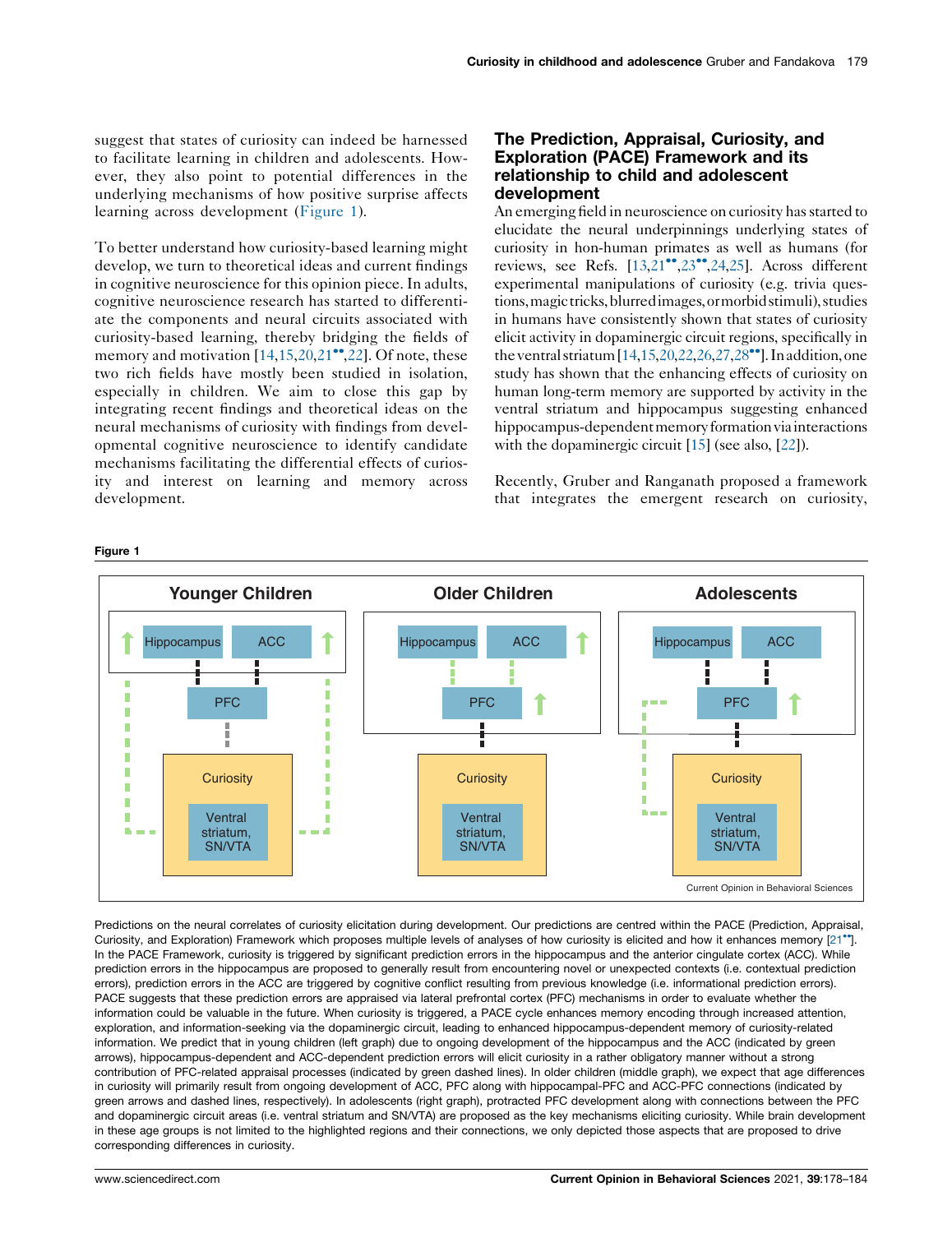drawing from a broad range of evidence and theoretical models from psychology and neuroscience on how novelty and prediction errors trigger exploration and information-seeking  $[21^{\bullet\bullet}]$  $[21^{\bullet\bullet}]$  $[21^{\bullet\bullet}]$ . Specifically, Gruber and Ranganath proposed that the effects of curiosity on memory can be understood as emerging from a cycle that involves Prediction errors, Appraisal, Curiosity, and Exploration (PACE). According to this framework, curiosity is first triggered by significant prediction errors, in particular hippocampus-dependent contextual prediction errors and anterior cingulate cortex-dependent informational prediction errors. While prediction errors in the hippocampus are proposed to generally result from encountering novel or unexpected contexts, prediction errors in the anterior cingulate cortex (ACC) depend on cognitive conflict resulting from previous knowledge. PACE suggests that these prediction errors are appraised via lateral prefrontal cortex (PFC) mechanisms as an indicator of information that could be valuable in the future. This cycle enhances memory encoding through increased attention, exploration, and information-seeking via the dopaminergic circuit and enhances hippocampus-dependent memory of curiosity-related information  $[21$  $[21$ <sup>...</sup>]. Below, we outline how the proposed processes within the PACE framework might help to ultimately better understand the development of curiosity and its effect on memory [\(Figure](#page-1-0) 1).

## Age differences in context-based and information-based prediction errors

#### Hippocampal context-based prediction errors

It has been proposed that the hippocampus forms cognitive maps that allow one to generate predictions based on past experiences with similar contexts and situations [\[29](#page-5-0)]. Violations of such generated predictions, in turn, may lead to hippocampal responses that can potentially trigger exploration to resolve this uncertainty and to refine cognitive maps [[29\]](#page-5-0). Thus, the hippocampus can be seen as providing the foundation for curiosity through noveltybased or context-based prediction errors that lead to an inherent drive for curiosity-stimulated exploration  $[21\bullet$  $[21\bullet$ <sup>0</sup>. Consistent with findings on how the hippocampus supports exploratory eye movements related to prediction errors and novelty [[30–32\]](#page-5-0), it has been shown that eye movements related to curiosity predict exploration and attention towards novel information [\[33](#page-5-0),[34\]](#page-5-0). Furthermore, one study investigated individual differences in the strength of one major anatomical pathway connecting the hippocampus with the  $PFC$  — the fornix — and its relationship with curiosity [[35\]](#page-5-0). The authors found that individual differences in the microstructure of the fornix predicted specifically diversive curiosity — a curiosity trait that is related to broad exploration triggered by novel events [\[35](#page-5-0),[36\]](#page-5-0).

Consistent with these findings in young adults, infants show visual preferences for exploring novel objects, and young children prefer to explore objects if they do not have complete understanding of their functioning [\[37](#page-5-0),[38](#page-5-0)]. At the same time, the hippocampus continues to develop in early and middle childhood and supports improvements in memory precision and flexibility [\[39](#page-5-0)]. Continued hippocampal maturation may thus contribute to age differences in the ways in which context-based prediction errors stimulate curiosity in younger children. In addition, studies in young adults have shown that surprising information elicits functional connectivity between the hippocampus and the PFC [[40–42\]](#page-5-0). Critically, there are developmental differences in connectivity between the hippocampus and the PFC (e.g. via the fornix or the uncinate fasciculus), which may also contribute to age differences in how hippocampus-mediated prediction errors elicit curiosity. The uncinate fasciculus continues to develop throughout middle childhood [\[43](#page-5-0)] and the strength of the uncinate fasciculus microstructure correlates with age-related increases in the ability to modulate attention towards relevant information in children (7–11 years) [\[44](#page-5-0)]. Furthermore, a longitudinal study [\[45](#page-5-0)] using resting-state functional magnetic resonance imaging found that hippocampus-PFC functional connections only emerged by 13 years of age, suggesting that the transition to adolescence may be an important period for the development of the connections between the hippocampus and the PFC.

Therefore, hippocampal context-based prediction errors may support the computation of unexpected or novel contextual information which may provide the foundation for curiosity in childhood and adolescence. This process may differ from that observed in adults because the relevant functions of the hippocampus and its connections to other subcortical and cortical networks are still developing. While we expect that hippocampal maturation would represent the major source of age differences in hippocampal prediction errors earlier in childhood, changes in hippocampal-PFC connections in the transition to adolescence are expected to make greater contributions to curiosity and its effect on memory later in child development.

### Information-related prediction errors in the ACC

While the hippocampus might compute contrasts in maplike representations elicited by prediction errors, PACE further proposes that the ACC supports the cognitive conflict that is experienced due to information-based prediction errors and information gaps  $[21$ <sup> $\bullet$ </sup>]. This idea is in line with the theoretical conceptualization of information gaps in terms of cognitive conflict [[46\]](#page-6-0) and the neuroscientific literature that has shown enhanced ACC and lateral PFC activity when participants experience cognitive conflict (e.g. Refs. [[47,48](#page-6-0)]), including increased ACC activity during the tip-of-the-tongue experience a phenomenon that has been related to high levels of curiosity [[49,50](#page-6-0)]. Consistent with the proposed ACC-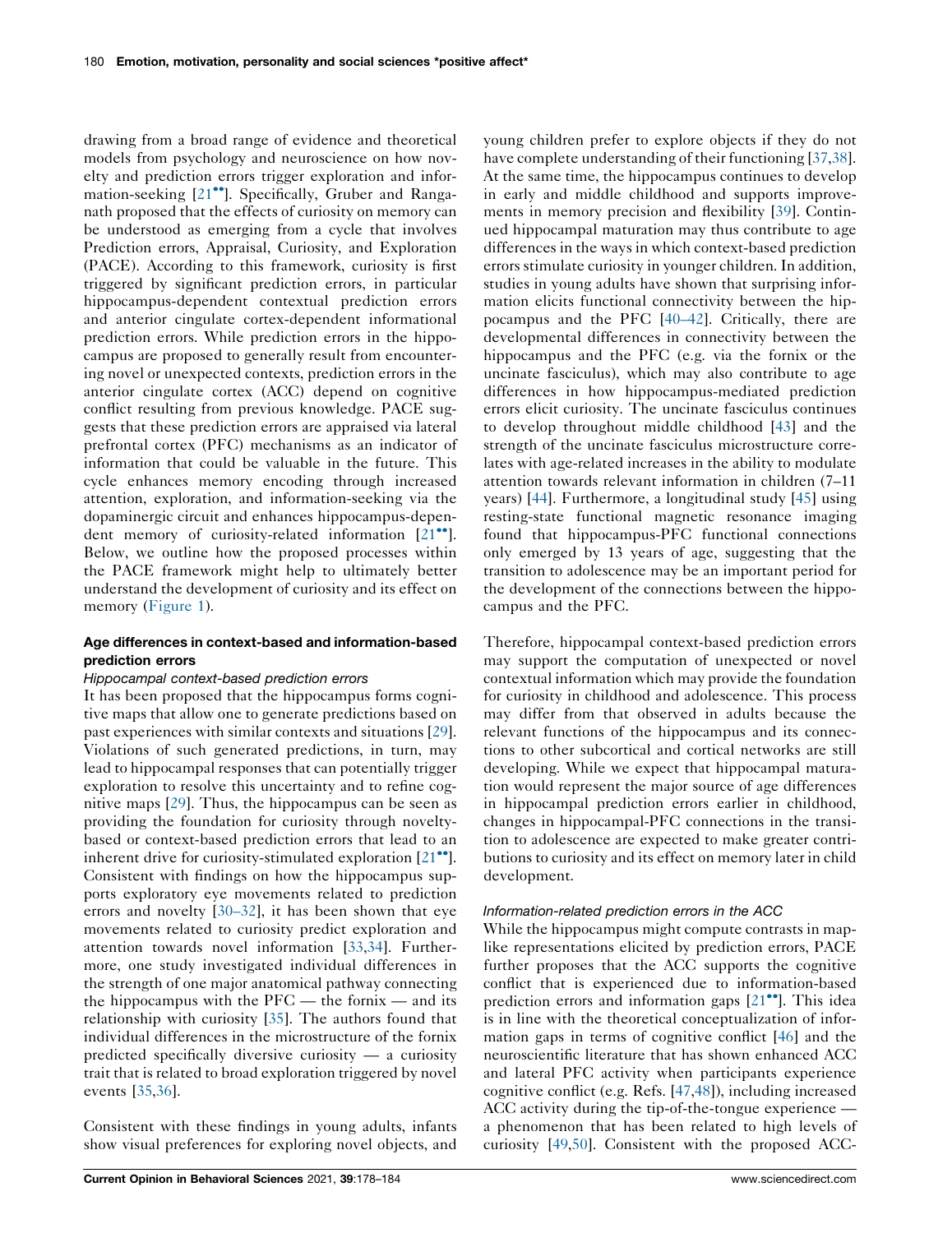related cognitive conflict component within the PACE framework, several studies have shown involvement of the ACC when humans and non-human primates await or choose information associated with high curiosity, potentially supporting the idea that the ACC might signal information gaps due to cognitive conflicts that can trigger curiosity  $[15, 22, 26, 27, 28$  $[15, 22, 26, 27, 28$ <sup>\*\*</sup>[,51](#page-6-0)].

During development, age differences in informationrelated prediction errors supported by the ACC may contribute to differences in whether and how such prediction errors stimulate curiosity. While some signatures of cognitive conflict are present even in infancy [[52\]](#page-6-0), the ACC continues to mature in childhood and adolescence [\[53](#page-6-0)]. In particular, the amplitude of the error-related negativity (ERN), an EEG component associated with the detection and processing of cognitive conflict, increases with age between 8 and 19 years [\[54](#page-6-0)]. Thus, protracted development in the neural circuits supporting conflict processing could alter how information-related prediction errors affect the stimulation of curiosity during development. In particular, ACC input associated with conflict monitoring may play an important role in stimulating appraisal-based processes in the lateral PFC. For example, Fandakova and colleagues [55 ] [found](#page-6-0) that  $8-12$  year old children engaged the ACC and anterior insula more strongly during inaccurate and uncertain memory responses, but only 10–12-year-olds recruited the lateral PFC more strongly for decisions to report uncertainty. Further longitudinal analyses demonstrated that  $8-10$ -year-olds who exhibited greater activation of regions associated with cognitive conflict at a first assessment showed greater increases in PFC activation for uncertain responses 1.5 years later [\[55](#page-6-0) ]. Consistent with findings of protracted network segregation in childhood [\[56–58](#page-6-0)], this initial evidence might suggest that input signals from regions associated with cognitive conflict might contribute to the development of more differentiated appraisal in PFC that would ultimately lead to curiosity. Thus, one hypothesis for future research is that experiencing more information-related prediction errors in a given domain earlier in childhood may contribute to faster development of more efficient PFC-based appraisal in the service of curiosity.

Taken together, after experiencing information gaps due to cognitive conflicts, children and adolescents may become more likely to engage in more differentiated curiosity-driven exploration with increasing age as ACC-based conflict processing improves and contributes to the development of more efficient and differentiated PFC-based appraisal.

## Protracted development of appraisal supported by the lateral PFC

The PACE framework lays out that context-based and information-based prediction errors do not elicit curiosity

in an obligatory manner, but that prediction errors are appraised involving lateral PFC functions  $[21\bullet]$  (see [also,](#page-5-0) Refs. [[59](#page-6-0),[60](#page-6-0)]). According to PACE, appraisal of prediction errorscanlead todifferentdegreesofcuriosityoralternatively to anxiety-related inhibition if one does not have sufficient capability to resolve the uncertainty  $[21\bullet, 61]$  $[21\bullet, 61]$  $[21\bullet, 61]$  $[21\bullet, 61]$ . Consistent with the idea of prefrontal appraisal processes, several neuroimaging studies in young adults have shown lateral PFC activity along with activity in dopaminergic mesolimbic regions when curiosity is elicited  $[14,15,27,28\text{°}$  $[14,15,27,28\text{°}$  $[14,15,27,28\text{°}$  $[14,15,27,28\text{°}$  $[14,15,27,28\text{°}$  $[14,15,27,28\text{°}$  $[14,15,27,28\text{°}$  (for reviews, see Refs.  $[21^{\bullet\bullet}, 23^{\bullet\bullet}]$  $[21^{\bullet\bullet}, 23^{\bullet\bullet}]$ . These findings suggest that PFCbased appraisal may be needed to stimulate dopaminergic functions to modulate hippocampus-dependent learning.

Lateral PFC is among the brain regions that shows protracted maturation up to young adulthood [[62–64\]](#page-6-0). Gray matter volume in lateral PFC increases in early childhood, followed by thinning starting around age 9– 10 years and continuing through adolescence [[65\]](#page-6-0). A recent study provided hints that structural changes in the PFC are related to the development of appraisal processes [[66\]](#page-6-0). This longitudinal study examined metamemory development in children between 7 and 15 years. Metamemory — the ability to appraise, self-reflect, and regulate learning and memory outcomes — continued to improve over time aligned to structural changes in the PFC. These findings based on the appraisal of memory retrieval suggest that appraisal processes may develop throughout adolescence, reflecting protracted PFC maturation (see also Ref. [\[55](#page-6-0) ]). Thus, across development curiosity may be elicited to a different degree based on the maturational status of lateral PFC. More specifically, if appraisal processes are still developing in younger children, we expect that (1) they show less lateral PFC modulation by context-based and/or information-based prediction errors and (2) are overall more likely to report higher curiosity rather than differentiating between information associated with high versus low curiosity as older children and adults do. Evolutionarily, there might be an obligatory drive for curiosity in early development or at least an inherent bias towards curiosity over anxiety (cf. Ref. [[29\]](#page-5-0)) as prefrontal appraisal processes are still maturing. The protracted development of appraisal processes aligned to PFC maturation may be one neural mechanism enabling an extended exploratory childhood period [[67](#page-6-0)<sup>••</sup>], in which context-related and information-related prediction errors may trigger curiosity directly. Future research is necessary to test these hypotheses, but they are consistent with observations that younger children are more likely to show greater interest across a variety of different academic domains, whereas older children have fewer, but clearly differentiated domains of interest [[68\]](#page-6-0). On the neural level, our hypotheses are consistent with research demonstrating that the extent to which lateral PFC activity selectively supports task-relevant versus task-irrelevant information increases with age in 8–13 year-olds [\[44](#page-5-0)].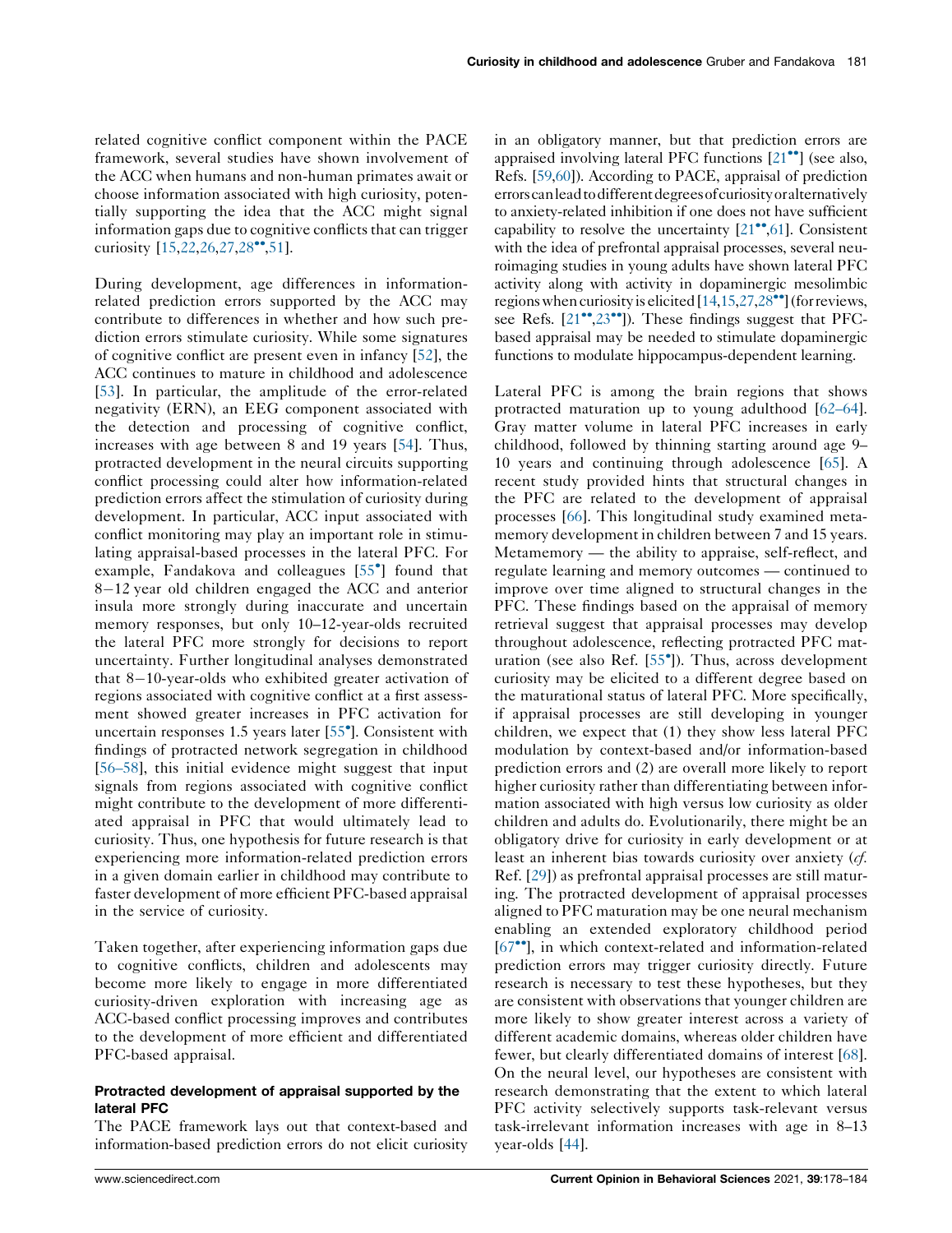<span id="page-4-0"></span>Taking a neuroscientific approach to the development of appraisal processes in service of curiosity and learning can offer unique insights into the interactions of processes associated with the drive to learn (related to dopaminergic circuit functions) and learning itself (related to the hippocampus and memory circuits more generally). For example, our findings that showed that information prediction errors enhanced memory in adolescents more strongly than in children [[19](#page-5-0) ] point to an interaction between the developing PFC appraisal processes and dopaminergic neuromodulation of hippocampus-dependent memory. These interactions are particularly prominent in guiding learning in adolescence [[69–](#page-6-0) [71](#page-6-0)] and may enhance curiosity-based learning. In younger children in contrast, the satisfaction associated with learning may emerge from direct triggering of curiosity by context-related and information-related prediction errors. These ideas are consistent with postulated changes in the extent to which cognitive and affective components (cf. Ref. [\[68,72](#page-6-0)]) drive curiosity-based learning in development. Ultimately, a neuroscientific approach to the development of appraisal processes in curiosity-based learning will offer unique insights into how these processes interact with the drive to learn within the dopaminergic system and hippocampusbased learning and exploration. In addition, future research might eventually point to optimal ways to harness curiosity-based learning across child development.

# Conclusion

The PACE framework offers an excellent starting point for investigating how brain maturation contributes to curiosity and its effects on learning in childhood and adolescence. First, we expect that hippocampus-related and ACC-related prediction errors (i.e. via novelty and information gaps, respectively) and their effects on curiosity-driven exploration underlie age differences during development due to the ongoing development of these structures. Second, based on the different maturational trajectories of the hippocampus and the ACC, we propose that younger children will show differences to adults in hippocampus-related novelty prediction errors and how they stimulate curiosity. In contrast, older children and adolescents are expected to show differences to adults primarily in ACC-related prediction errors due to cognitive conflict. Finally, as the lateral PFC and its connections to hippocampus and ACC continue to develop, we expect more refined PFC-based appraisal for different strengths of prediction errors which parallels the development of more differentiated curiosity profiles on the behavioral level.

## Conflict of interest statement

Nothing declared.

# Acknowledgements

M.J.G. was funded by a Sir Henry Dale Fellowship from Wellcome and the Royal Society (grant reference number: 211201/Z/18/Z). Y.F. was funded by the Max Planck Society and the Jacobs Foundation. We like to thank (names in alphabetical order) Kathrin Eschmann, Simona Ghetti, Charlotte Murphy, and Charan Ranganath for comments on an earlier version of this manuscript. For the purpose of Open Access, the authors have applied a CC BY public copyright licence to any Author Accepted Manuscript version arising from this submission.

#### References and recommended reading

Papers of particular interest, published within the period of review, have been highlighted as:

- of special interest
- •• of outstanding interest
- 1. Vogl E, Pekrun R, Murayama K, Loderer K: [Surprised-curious](http://refhub.elsevier.com/S2352-1546(21)00079-6/sbref0005)confused: epistemic emotions and knowledge [exploration](http://refhub.elsevier.com/S2352-1546(21)00079-6/sbref0005). Emotion 2020, 20[:625-641.](http://refhub.elsevier.com/S2352-1546(21)00079-6/sbref0005)
- 2. Liquin EG, Lombrozo T: [Explanation-seeking](http://refhub.elsevier.com/S2352-1546(21)00079-6/sbref0010) curiosity in [childhood](http://refhub.elsevier.com/S2352-1546(21)00079-6/sbref0010). Curr Opin Behav Sci 2020, 35:14-20.
- 3. Levrini O, De [Ambrosis](http://refhub.elsevier.com/S2352-1546(21)00079-6/sbref0015) A, Hemmer S, Laherto A, Malgieri M, Pantano O, Tasquier G: [Understanding](http://refhub.elsevier.com/S2352-1546(21)00079-6/sbref0015) first-year students' curiosity and interest about [physics—lessons](http://refhub.elsevier.com/S2352-1546(21)00079-6/sbref0015) learned from the HOPE project. Eur J Phys 2016, 38[:025701.](http://refhub.elsevier.com/S2352-1546(21)00079-6/sbref0015)
- 4. von Stumm S, Hell B, [Chamorro-Premuzic](http://refhub.elsevier.com/S2352-1546(21)00079-6/sbref0020) T: The hungry mind: [intellectual](http://refhub.elsevier.com/S2352-1546(21)00079-6/sbref0020) curiosity is the third pillar of academic [performance](http://refhub.elsevier.com/S2352-1546(21)00079-6/sbref0020). Perspect Psychol Sci 2011, 6:574-588.
- 5.  $\cdot$ Shah PE, Weeks HM, Richards B, Kaciroti N: Early [childhood](http://refhub.elsevier.com/S2352-1546(21)00079-6/sbref0025) curiosity and [kindergarten](http://refhub.elsevier.com/S2352-1546(21)00079-6/sbref0025) reading and math academic

[achievement](http://refhub.elsevier.com/S2352-1546(21)00079-6/sbref0025). Pediatr Res 2018, 84:380-386 In a sample of 6200 children, the authors assessed academic achievement in reading math at kindergarten age along with a parent-report behavioral questionnaire measuring curiosity and effortful control. Greater curiosity was associated with greater kindergarten reading and math academic achievement. This association of curiosity with academic achievement was not moderated by effortful control or sex, but was greater for children from families with low compared to high socioeconomic status. The study highlights that fostering curiosity during kindergarten optimizes academic achievement, especially for children with low socioeconomic status.

- 6. Schulz LE, Bonawitz EB: Serious fun: [preschoolers](http://refhub.elsevier.com/S2352-1546(21)00079-6/sbref0030) engage in more exploratory play when evidence is [confounded](http://refhub.elsevier.com/S2352-1546(21)00079-6/sbref0030). Dev Psychol 2007, 43[:1045-1050.](http://refhub.elsevier.com/S2352-1546(21)00079-6/sbref0030)
- 7. Kidd C, Piantadosi ST, Aslin RN: The [Goldilocks](http://refhub.elsevier.com/S2352-1546(21)00079-6/sbref0035) effect: human infants allocate attention to visual [sequences](http://refhub.elsevier.com/S2352-1546(21)00079-6/sbref0035) that are neither too simple nor too [complex](http://refhub.elsevier.com/S2352-1546(21)00079-6/sbref0035). PLoS One 2012, 7:e36399.
- Begus K, Gliga T, Southgate V: Infants' [preferences](http://refhub.elsevier.com/S2352-1546(21)00079-6/sbref0040) for native speakers are associated with an [expectation](http://refhub.elsevier.com/S2352-1546(21)00079-6/sbref0040) of information. Proc Natl Acad Sci U S A 2016, 113[:12397-12402.](http://refhub.elsevier.com/S2352-1546(21)00079-6/sbref0040)
- 9.  $\bullet$ Leckey S, Selmeczy D, Kazemi A, Johnson EG, [Hembacher](http://refhub.elsevier.com/S2352-1546(21)00079-6/sbref0045) E, Ghetti S: [Response](http://refhub.elsevier.com/S2352-1546(21)00079-6/sbref0045) latencies and eye gaze provide insight on how toddlers gather evidence under [uncertainty](http://refhub.elsevier.com/S2352-1546(21)00079-6/sbref0045). Nat Hum<br>Behav 2020, 4[:928-936](http://refhub.elsevier.com/S2352-1546(21)00079-6/sbref0045)

In two studies, the authors investigate how toddlers (aged 25 to 32 months,  $N = 160$ ) exhibit behaviors that suggest judicious responses to states of uncertainty. Toddlers had to identify a target from two partially occluded similar or dissimilar images. Toddlers accumulated evidence more slowly but required less evidence for similar trials compared with dissimilar trials. By analysing eye movements, toddlers took longer to settle on the selected image during inaccurate trials and switched their gaze between response options more frequently during inaccurate trials. Evidence-accumulation correlated positively with the use of uncertainty language.

- 10. Hidi S, Renninger KA: The [four-phase](http://refhub.elsevier.com/S2352-1546(21)00079-6/sbref0050) model of interest [development](http://refhub.elsevier.com/S2352-1546(21)00079-6/sbref0050). Educ Psychol 2006, 41:111-127.
- 11. Ann Renninger K, Hidi SE: The [Cambridge](http://refhub.elsevier.com/S2352-1546(21)00079-6/sbref0055) Handbook of Motivation and Learning. [Cambridge](http://refhub.elsevier.com/S2352-1546(21)00079-6/sbref0055) University Press; 2019.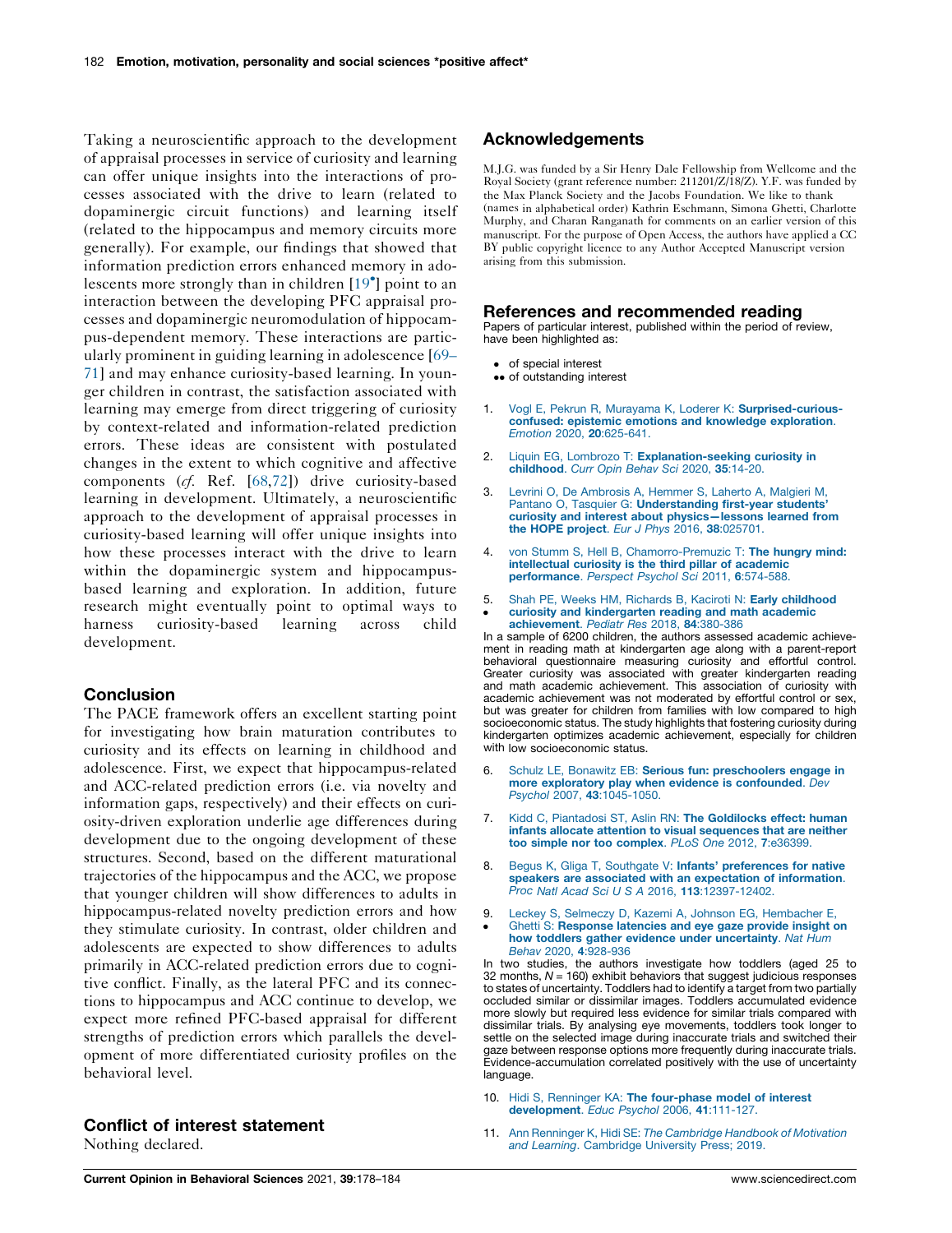- <span id="page-5-0"></span>12. Frenzel AC, Goetz T, Pekrun R, Watt HMG: [Development](http://refhub.elsevier.com/S2352-1546(21)00079-6/sbref0060) of mathematics interest in [adolescence:](http://refhub.elsevier.com/S2352-1546(21)00079-6/sbref0060) influences of gender, family, and school context. J Res Adolesc 2010, 20[:507-537.](http://refhub.elsevier.com/S2352-1546(21)00079-6/sbref0060)
- 13. Gruber MJ, Valji A, Ranganath C: Curiosity and learning. The Cambridge Handbook of Motivation and Learning. 2019 [http://dx.](http://dx.doi.org/10.1017/9781316823279.018) [doi.org/10.1017/9781316823279.018.](http://dx.doi.org/10.1017/9781316823279.018)
- 14. Kang MJ, Hsu M, Krajbich IM, [Loewenstein](http://refhub.elsevier.com/S2352-1546(21)00079-6/sbref0070) G, McClure SM, Wang JT-Y, Camerer CF: The wick in the candle of [learning:](http://refhub.elsevier.com/S2352-1546(21)00079-6/sbref0070) [epistemic](http://refhub.elsevier.com/S2352-1546(21)00079-6/sbref0070) curiosity activates reward circuitry and enhances memory. Psychol Sci 2009, 20[:963-973.](http://refhub.elsevier.com/S2352-1546(21)00079-6/sbref0070)
- 15. Gruber MJ, Gelman BD, [Ranganath](http://refhub.elsevier.com/S2352-1546(21)00079-6/sbref0075) C: States of curiosity modulate [hippocampus-dependent](http://refhub.elsevier.com/S2352-1546(21)00079-6/sbref0075) learning via the [dopaminergic](http://refhub.elsevier.com/S2352-1546(21)00079-6/sbref0075) circuit. Neuron 2014, 84:486-496.
- 16. Marvin CB, [Shohamy](http://refhub.elsevier.com/S2352-1546(21)00079-6/sbref0080) D: Curiosity and reward: valence predicts choice and [information](http://refhub.elsevier.com/S2352-1546(21)00079-6/sbref0080) prediction errors enhance learning. J Exp Psychol Gen 2016, 145[:266-272.](http://refhub.elsevier.com/S2352-1546(21)00079-6/sbref0080)
- 17. Wade S, Kidd C: The role of prior [knowledge](http://refhub.elsevier.com/S2352-1546(21)00079-6/sbref0085) and curiosity in learning. Psychon Bull Rev 2019, 26[:1377-1387.](http://refhub.elsevier.com/S2352-1546(21)00079-6/sbref0085)
- 18. Fastrich GM, Kerr T, Castel AD, [Murayama](http://refhub.elsevier.com/S2352-1546(21)00079-6/sbref0090) K: The role of interest in memory for trivia questions: an [investigation](http://refhub.elsevier.com/S2352-1546(21)00079-6/sbref0090) with a largescale [database](http://refhub.elsevier.com/S2352-1546(21)00079-6/sbref0090). Motiv Sci 2018, 4:227-250.
- 19. [Fandakova](http://refhub.elsevier.com/S2352-1546(21)00079-6/sbref0095) Y, Gruber MJ: States of curiosity and interest  $\bullet$ enhance memory differently in [adolescents](http://refhub.elsevier.com/S2352-1546(21)00079-6/sbref0095) and in children. Dev Sci 2021, 24[:e13005](http://refhub.elsevier.com/S2352-1546(21)00079-6/sbref0095)

We used a trivia paradigm in which children and adolescents ( $N = 60$ , 10– 14 years) encoded trivia questions and answers associated with high or low curiosity. States of high pre-answer curiosity enhanced later memory for trivia answers in both children and adolescents. However, higher positive post-answer interest and surprise enhanced memory for trivia answers beyond the effects of curiosity more strongly in adolescents than in children.

- 20. Ligneul R, Mermillod M, [Morisseau](http://refhub.elsevier.com/S2352-1546(21)00079-6/sbref0100) T: From relief to surprise: dual control of [epistemic](http://refhub.elsevier.com/S2352-1546(21)00079-6/sbref0100) curiosity in the human brain. [Neuroimage](http://refhub.elsevier.com/S2352-1546(21)00079-6/sbref0100) 2018, 181:490-500.
- 21. Gruber MJ, [Ranganath](http://refhub.elsevier.com/S2352-1546(21)00079-6/sbref0105) C: How curiosity enhances
- $\ddot{\phantom{0}}$ [hippocampus-dependent](http://refhub.elsevier.com/S2352-1546(21)00079-6/sbref0105) memory: the Prediction, Appraisal, **Curiosity, and [Exploration](http://refhub.elsevier.com/S2352-1546(21)00079-6/sbref0105) (PACE) framework**. Trends Cogn Sci 2019, 23[:1014-1025](http://refhub.elsevier.com/S2352-1546(21)00079-6/sbref0105)

The authors propose a neurocognitive framework that integrates the emergent research on curiosity, drawing on a broad range of evidence and theoretical models from psychology and neuroscience on how novelty and prediction errors trigger exploration and information-seeking. Specifically, the authors proposed that the effects of curiosity on memory can be understood as emerging from a cycle that involves Prediction errors, Appraisal, Curiosity, and Exploration (PACE). The framework attempts to explain curiosity and memory in terms of cognitive processes, neural circuits, behavior, and subjective experience. The PACE framework generates testable predictions that can stimulate future investigation of the mechanisms underlying curiosity and curiosity-related memory enhancements.

- 22. Duan H, Fernández G, van [Dongen](http://refhub.elsevier.com/S2352-1546(21)00079-6/sbref0110) E, Kohn N: The effect of intrinsic and extrinsic [motivation](http://refhub.elsevier.com/S2352-1546(21)00079-6/sbref0110) on memory formation: insight from [behavioral](http://refhub.elsevier.com/S2352-1546(21)00079-6/sbref0110) and imaging study. Brain Struct Funct 2020, 225[:1561-1574.](http://refhub.elsevier.com/S2352-1546(21)00079-6/sbref0110)
- 23. Marvin CB, Tedeschi E, Shohamy D: [Curiosity](http://refhub.elsevier.com/S2352-1546(21)00079-6/sbref0115) as the impulse to  $\ddot{\phantom{0}}$ know: common behavioral and neural [mechanisms](http://refhub.elsevier.com/S2352-1546(21)00079-6/sbref0115) underlying curiosity and [impulsivity](http://refhub.elsevier.com/S2352-1546(21)00079-6/sbref0115). Curr Opin Behav Sci 2020, 35:92-98

The authors discuss the differences and remarkable overlaps underlying curiosity and impulsivity in terms of how they are measured behaviorally and in terms of their underlying neural mechanisms. The authors discuss the growing evidence supporting the importance of frontostriatal circuits and their dopaminergic inputs from the midbrain, areas that are critical to impulsivity and reward processing more generally. The authors proposed how the commonalities between impulsivity and curiosity offer fertile ground for future research into the developmental time course of both constructs and the ways they are influenced by sociocultural context, experimental parameters, neurological conditions, and behavioral interventions.

- 24. Wang MZ, Hayden BY: Latent learning, [cognitive](http://refhub.elsevier.com/S2352-1546(21)00079-6/sbref0120) maps, and<br>[curiosity](http://refhub.elsevier.com/S2352-1546(21)00079-6/sbref0120). Curr Opin Behav Sci 2021, 38:1-7.
- 25. Gottlieb J, Oudeyer P-Y: Towards a [neuroscience](http://refhub.elsevier.com/S2352-1546(21)00079-6/sbref0125) of active [sampling](http://refhub.elsevier.com/S2352-1546(21)00079-6/sbref0125) and curiosity. Nat Rev Neurosci 2018, 19:758-770.
- 26. Jepma M, Verdonschot RG, van [Steenbergen](http://refhub.elsevier.com/S2352-1546(21)00079-6/sbref0130) H, Rombouts SARB, Nieuwenhuis S: Neural [mechanisms](http://refhub.elsevier.com/S2352-1546(21)00079-6/sbref0130) underlying the induction and relief of [perceptual](http://refhub.elsevier.com/S2352-1546(21)00079-6/sbref0130) curiosity. Front Behav Neurosci 2012, 6[:5.](http://refhub.elsevier.com/S2352-1546(21)00079-6/sbref0130)
- 27. Lau JKL, Ozono H, Kuratomi K, Komiya A, [Murayama](http://refhub.elsevier.com/S2352-1546(21)00079-6/sbref0135) K: Shared striatal activity in [decisions](http://refhub.elsevier.com/S2352-1546(21)00079-6/sbref0135) to satisfy curiosity and hunger at the risk of electric shocks. Nat Hum Behav 2020, 4[:531-543.](http://refhub.elsevier.com/S2352-1546(21)00079-6/sbref0135)
- 28.  $\ddot{\phantom{0}}$ Oosterwijk S, Snoek L, [Tekoppele](http://refhub.elsevier.com/S2352-1546(21)00079-6/sbref0140) J, Engelbert LH, Scholte HS: Choosing to view morbid [information](http://refhub.elsevier.com/S2352-1546(21)00079-6/sbref0140) involves reward [circuitry](http://refhub.elsevier.com/S2352-1546(21)00079-6/sbref0140). Sci Rep 2020, 10:15291

The authors review the emerging literature on curiosity for negative information. The authors propose several factors why people are curious about aversive information. Importantly, these factors might also be important for 'regular' curiosity. The authors' central premise is that curiosity for negative content can be valuable. In particular, negative content may provide an individual with an opportunity to acquire knowledge, reduce uncertainty, experience valued emotions, or engage with the experiences of others. In addition, the authors discuss which factors may motivate or discourage the exploration of negative content.

- 29. O'keefe J, Nadel L: The [Hippocampus](http://refhub.elsevier.com/S2352-1546(21)00079-6/sbref0145) as a Cognitive Map. Oxford: [Clarendon](http://refhub.elsevier.com/S2352-1546(21)00079-6/sbref0145) Press; 1978.
- 30. Voss JL, Bridge DJ, Cohen NJ, [Walker](http://refhub.elsevier.com/S2352-1546(21)00079-6/sbref0150) JA: A closer look at the [hippocampus](http://refhub.elsevier.com/S2352-1546(21)00079-6/sbref0150) and memory. Trends Cogn Sci 2017, 21:577-588.
- 31. Liu Z-X, Shen K, Olsen RK, Ryan JD: Visual [sampling](http://refhub.elsevier.com/S2352-1546(21)00079-6/sbref0155) predicts [hippocampal](http://refhub.elsevier.com/S2352-1546(21)00079-6/sbref0155) activity. J Neurosci 2017, 37:599-609.
- 32. Meister MLR, Buffalo EA: Getting [directions](http://refhub.elsevier.com/S2352-1546(21)00079-6/sbref0160) from the [hippocampus:](http://refhub.elsevier.com/S2352-1546(21)00079-6/sbref0160) the neural connection between looking and memory. [Neurobiol](http://refhub.elsevier.com/S2352-1546(21)00079-6/sbref0160) Learn Mem 2016, 134 Pt A:135-144.
- 33. Risko EF, Anderson NC, Lanthier S, [Kingstone](http://refhub.elsevier.com/S2352-1546(21)00079-6/sbref0165) A: Curious eyes: individual [differences](http://refhub.elsevier.com/S2352-1546(21)00079-6/sbref0165) in personality predict eye movement behavior in [scene-viewing](http://refhub.elsevier.com/S2352-1546(21)00079-6/sbref0165). Cognition 2012, 122:86-90.
- Baranes A, Oudeyer P-Y, Gottlieb J: Eye [movements](http://refhub.elsevier.com/S2352-1546(21)00079-6/sbref0170) reveal epistemic curiosity in human [observers](http://refhub.elsevier.com/S2352-1546(21)00079-6/sbref0170). Vis Res 2015, 117:81- [90.](http://refhub.elsevier.com/S2352-1546(21)00079-6/sbref0170)
- 35. Valji A, Priemysheva A, Hodgetts CJ, Costigan AG, Parker GD, Graham KS, Lawrence AD, Gruber MJ: White matter pathways supporting individual differences in epistemic and perceptual curiosity. bioRxiv 2019 [http://dx.doi.org/10.1101/642165.](http://dx.doi.org/10.1101/642165)
- 36. Litman JA: Interest and [deprivation](http://refhub.elsevier.com/S2352-1546(21)00079-6/sbref0180) factors of epistemic curiosity. Pers Individ Differ 2008, 44[:1585-1595.](http://refhub.elsevier.com/S2352-1546(21)00079-6/sbref0180)
- 37. Kidd C, Hayden BY: The psychology and [neuroscience](http://refhub.elsevier.com/S2352-1546(21)00079-6/sbref0185) of curiosity. Neuron 2015, 88[:449-460.](http://refhub.elsevier.com/S2352-1546(21)00079-6/sbref0185)
- 38. Schulz L: The origins of inquiry: inductive [inference](http://refhub.elsevier.com/S2352-1546(21)00079-6/sbref0190) and [exploration](http://refhub.elsevier.com/S2352-1546(21)00079-6/sbref0190) in early childhood. Trends Cogn Sci 2012, 16:382- [389.](http://refhub.elsevier.com/S2352-1546(21)00079-6/sbref0190)
- 39. Ghetti S, Fandakova Y: Neural [development](http://refhub.elsevier.com/S2352-1546(21)00079-6/sbref0195) of memory and metamemory in childhood and [adolescence:](http://refhub.elsevier.com/S2352-1546(21)00079-6/sbref0195) toward an integrative model of the [development](http://refhub.elsevier.com/S2352-1546(21)00079-6/sbref0195) of episodic recollection. Annu Rev Dev Psychol 2020, 2[:365-388.](http://refhub.elsevier.com/S2352-1546(21)00079-6/sbref0195)
- 40. Gruber MJ, Hsieh L-T, Staresina BP, Elger CE, Fell J, [Axmacher](http://refhub.elsevier.com/S2352-1546(21)00079-6/sbref0200) N, Ranganath C: Theta phase [synchronization](http://refhub.elsevier.com/S2352-1546(21)00079-6/sbref0200) between the human [hippocampus](http://refhub.elsevier.com/S2352-1546(21)00079-6/sbref0200) and prefrontal cortex increases during encoding of unexpected [information:](http://refhub.elsevier.com/S2352-1546(21)00079-6/sbref0200) a case study. J Cogn Neurosci 2018, 30[:1646-1656.](http://refhub.elsevier.com/S2352-1546(21)00079-6/sbref0200)
- 41. Lisman JE, Grace AA: The [hippocampal-VTA](http://refhub.elsevier.com/S2352-1546(21)00079-6/sbref0205) loop: controlling the entry of [information](http://refhub.elsevier.com/S2352-1546(21)00079-6/sbref0205) into long-term memory. Neuron 2005, 46[:703-713.](http://refhub.elsevier.com/S2352-1546(21)00079-6/sbref0205)
- 42. Ranganath C, Rainer G: Neural [mechanisms](http://refhub.elsevier.com/S2352-1546(21)00079-6/sbref0210) for detecting and [remembering](http://refhub.elsevier.com/S2352-1546(21)00079-6/sbref0210) novel events. Nat Rev Neurosci 2003, 4:193-202.
- 43. Lebel C, Gee M, [Camicioli](http://refhub.elsevier.com/S2352-1546(21)00079-6/sbref0215) R, Wieler M, Martin W, Beaulieu C: Diffusion tensor imaging of white matter tract [evolution](http://refhub.elsevier.com/S2352-1546(21)00079-6/sbref0215) over the lifespan. [Neuroimage](http://refhub.elsevier.com/S2352-1546(21)00079-6/sbref0215) 2012, 60:340-352.
- 44. [Wendelken](http://refhub.elsevier.com/S2352-1546(21)00079-6/sbref0220) C, Lee JK, Pospisil J, Sastre M, Ross JM, Bunge SA, Ghetti S: White matter tracts [connected](http://refhub.elsevier.com/S2352-1546(21)00079-6/sbref0220) to the medial temporal lobe support the [development](http://refhub.elsevier.com/S2352-1546(21)00079-6/sbref0220) of mnemonic control. Cereb Cortex 2014, 25[:2574-2583.](http://refhub.elsevier.com/S2352-1546(21)00079-6/sbref0220)
- [Sherman](http://refhub.elsevier.com/S2352-1546(21)00079-6/sbref0225) LE, Rudie JD, Pfeifer JH, Masten CL, McNealy K, Dapretto M: [Development](http://refhub.elsevier.com/S2352-1546(21)00079-6/sbref0225) of the Default Mode and Central